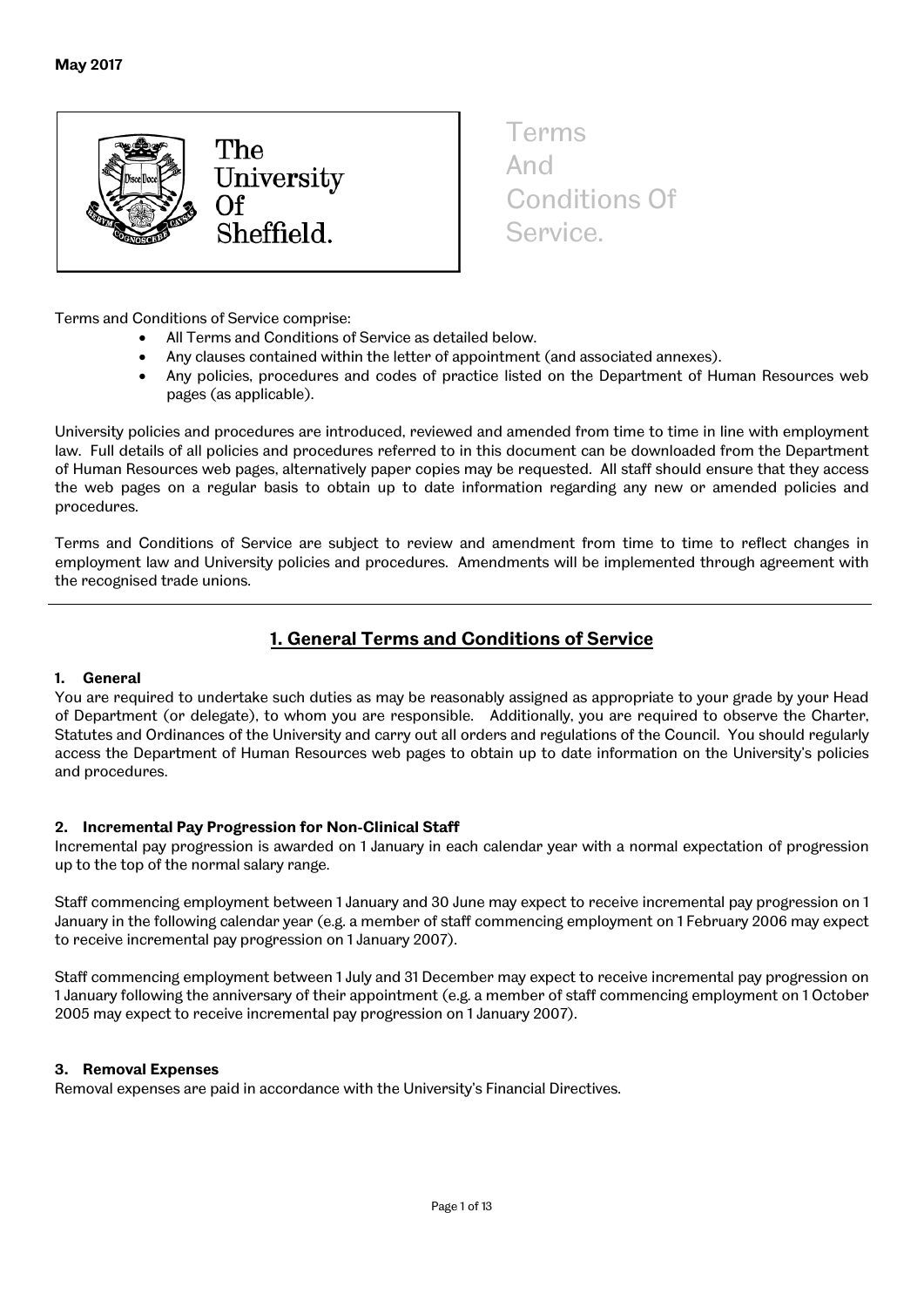## **4. Residence**

You are required to make such arrangements in regard to place of residence as will allow you to carry out effectively all your University duties and responsibilities and play a full part in the work and life of the University appropriate to your job. The allocation of duties and responsibilities between staff cannot normally be modified to take account of residential factors.

## **5. Training and Development**

You are required to participate in the Staff Review and Development Scheme on an annual basis. Under the Staff Development Policy you are entitled to a number of training days, which could include attendance at conferences, in line with development needs as identified in your Staff Review. You are also required to attend courses, as appropriate, to enable you to carry out your job effectively.

## **6. Health and Safety**

You are required to abide by the University's Health and Safety policies and procedures and to undertake such health and safety training as required. Additionally staff are required to undertake any job specific health and safety training.

You are also required to undergo any regular health screening as required by your job.

## **7. Equal Opportunities**

The University of Sheffield is an equal opportunity employer and has confirmed its commitment to a comprehensive policy of equal opportunities in employment under which individuals are selected and treated on the basis of their relevant merits and abilities. The aim of the University's Equal Opportunities Policy and Code of Practice for Staff is to promote equality and to ensure that no job applicant or member of staff is subject to unlawful discrimination. The University is committed to a programme of action to make this policy fully effective.

In line with the University's commitment to equality you are required to conduct yourself in a manner consistent with and follow the Equal Opportunities Policy and Code of Practice for Staff.

#### **8. Maternity, Adoption and Paternity Leave**

The University Maternity Leave Scheme is available for female members of University staff who have been continuously employed in the University's service for a minimum period of 12 months before the expected date of confinement.

The University Adoption Scheme is available for all eligible members of staff who have been continuously employed in the University's service for a minimum period of 12 months before the expected date of placement.

Members of staff not eligible for these Schemes may be eligible for Statutory Maternity or Adoption Entitlements and they should contact the Department of Human Resources for advice concerning eligibility.

Paternity Leave of 2 weeks (pro-rata for part time staff) is available for eligible members of staff.

#### **9. Changes to Criminal Record Status**

You are required to inform your line manager, and/or the Department of Human Resources, in confidence, of any changes to your circumstances which affect your criminal record status, in order that the impact upon your suitability to undertake your job may be reviewed.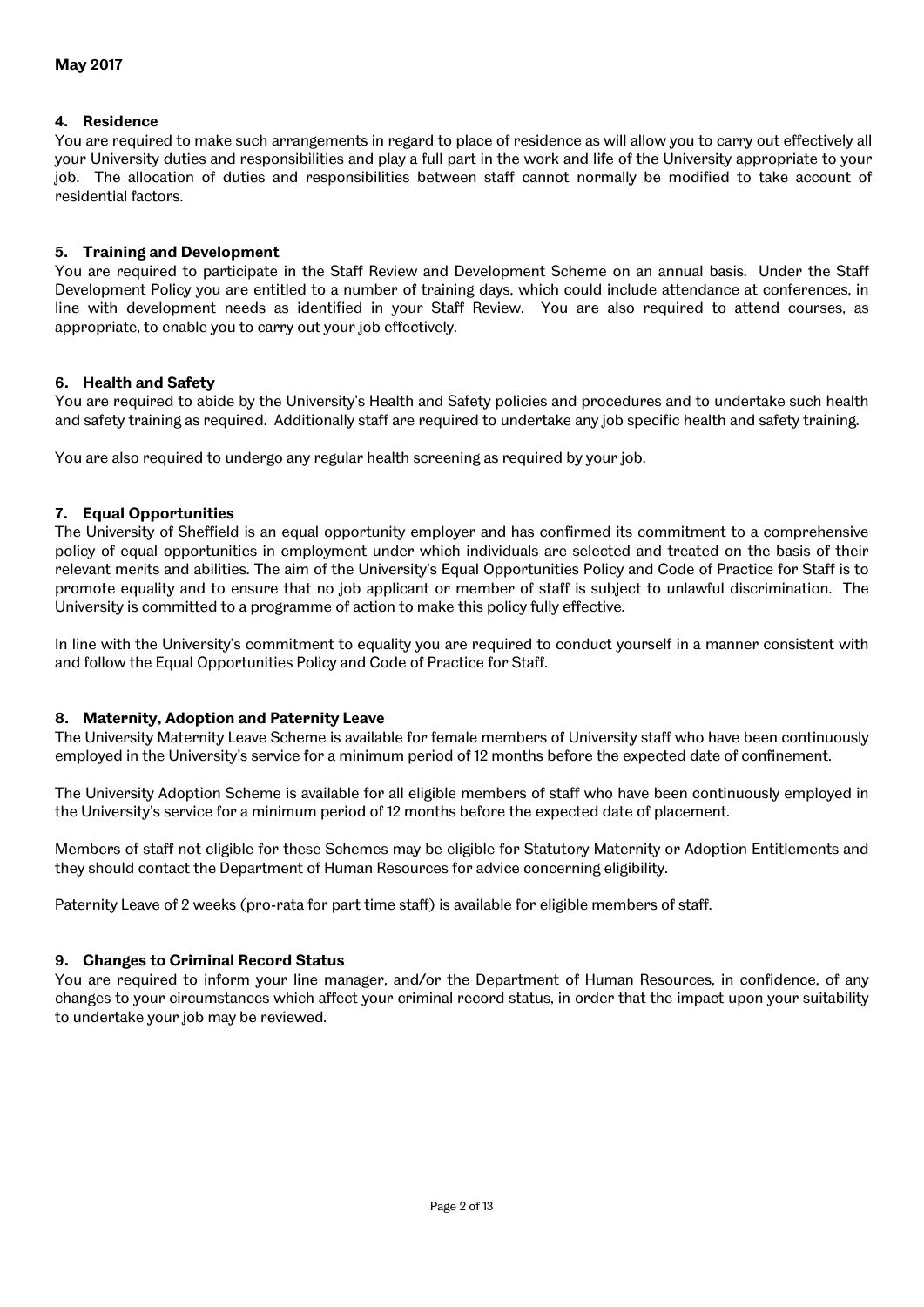## **10. Intellectual and Patentable Property**

You are required to follow agreed University policy in respect of intellectual property ownership, including copyright and other related matters, as may be in force at any given time, and as modified from time to time by the University.

If you believe that there is patentable property or commercial exploitation possibility arising out of your University work you are required to inform the appropriate University body as soon as possible and certainly before any disclosure or publication of the invention, or commercial contracts are agreed. The University will then determine as soon as possible whether it will become involved, determining with you how any future benefits of exploitation may be shared between you, your Department and the University, or will notify you that the University has no interest in the invention or commercial opportunity and that you are free to proceed at your own risk and cost.

## **11. Confidential Information**

No information of a confidential nature may be disclosed to an unauthorised person.

## **12. Data Protection**

Personal information provided to the University and held on staff personal records must be accurate, complete and up to date and you should advise the University of any changes to this information.

This information is processed by the University, in accordance with its registration under the Data Protection Act 1998, and in pursuance of its educational and administrative functions and statutory requirements.

#### **13. Continuity of Employment**

Under the provisions of the Employment Protection Act 1975, no previous employment with the University or with any other previous employer may count as part of the continuous period of employment with the University, except where otherwise stated.

#### **14. Duties and Conflicts of Interest**

In accordance with the Policy on Personal Relationships and Conflicts of Interest in the Workplace, you should conduct yourself at all times in ways that are consistent with your role and duties, and in accordance with all University staffing policies. You are required to declare any real or potential conflicts of interest.

You should not normally take up other engagements or appointments outside the University during the course of your employment. If you wish to do so, you should discuss this with your Head of Department.

#### **15. Sickness Absence Management**

#### **Notification**

Sickness absence should be reported in accordance with the University of Sheffield Sickness Absence Management Policy.

#### **Certification**

In cases of ill health lasting more than seven calendar days, you are required to obtain a Medical Certificate from your General Practitioner (GP).

#### **Payment of Salary**

Entitlements to salary during sickness absence will be calculated in accordance with continuity of service. The salary during periods of sickness absence consists of Statutory Sick Pay (SSP) which is topped up to the equivalent of full pay or half pay as applicable. Full details of SSP entitlements and calculations may be requested from the Salaries and Superannuation Office.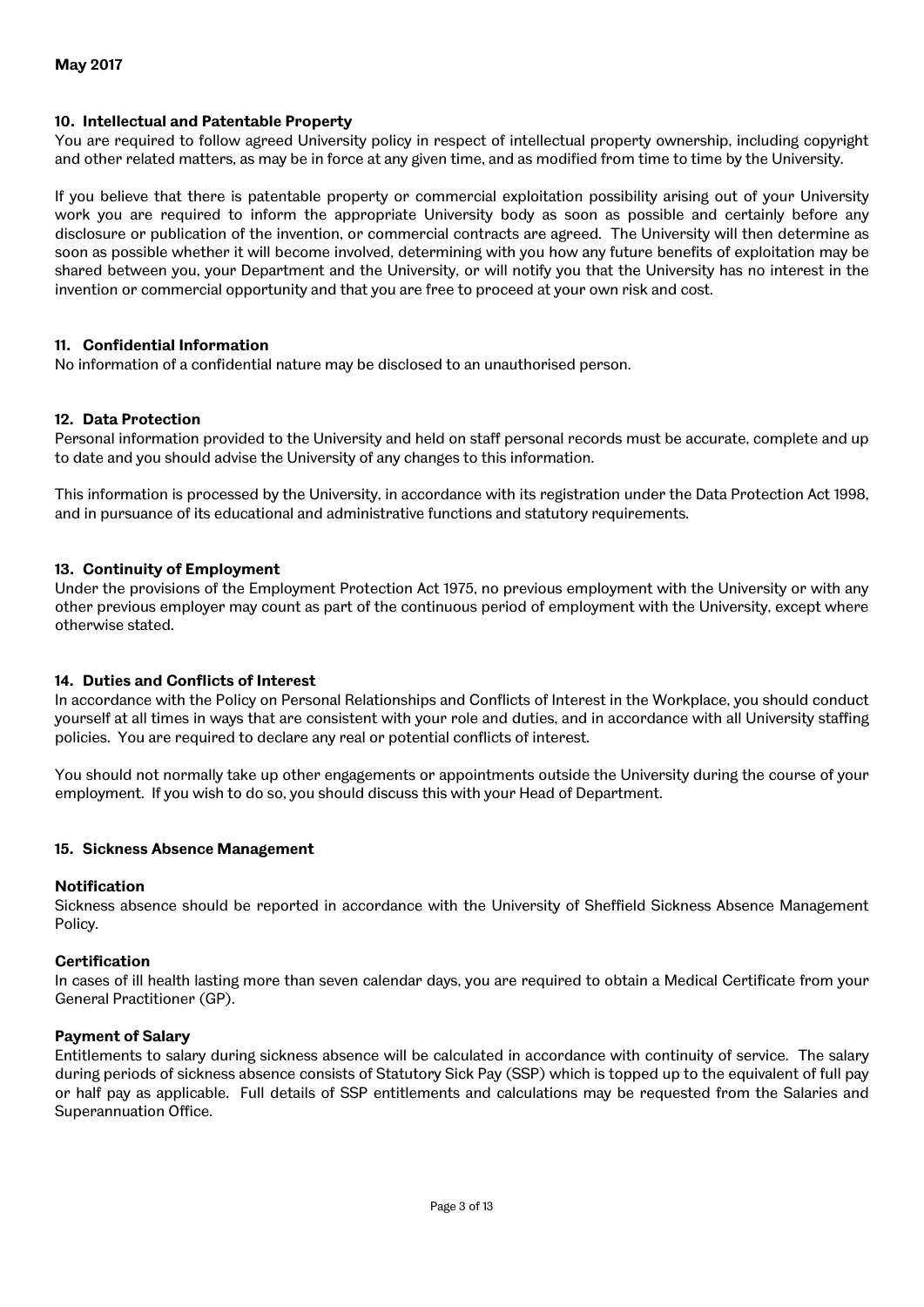|                         | <b>Full Pay</b> | <b>Half Pay</b> |
|-------------------------|-----------------|-----------------|
| Year 1 – first 3 months | 2 weeks         | 2 weeks         |
| Year 1 – after 3 months | 8 weeks         | 8 weeks         |
| Years 2 and 3           | 13 weeks        | 13 weeks        |
| Years 4 and 5           | 21 weeks        | 21 weeks        |
| After 5 Years           | 26 weeks        | 26 weeks        |

## **16. Disciplinary Procedure**

If the need for disciplinary action should arise, this will be carried out in accordance with The University of Sheffield Disciplinary Procedure for all University Staff.

## **17. Grievance Procedure**

Staff are encouraged to seek an informal resolution to any grievance concerns or complaints they may have. However if the staff member wishes to raise a formal grievance in relation to their employment they should do so in writing in accordance with the University of Sheffield Grievance Procedure for all University Staff.

## **18. Retirement**

The normal retirement age for University staff is age 65.

## **19. Changes to the Terms and Conditions of Service**

No member of the University apart from the Director of Human Resources has authority to notify staff of any changes in the Terms and Conditions of Service of any member of staff. If any other member of staff purports to effect any change in the Terms and Conditions of Service, the University will not be bound by any such change.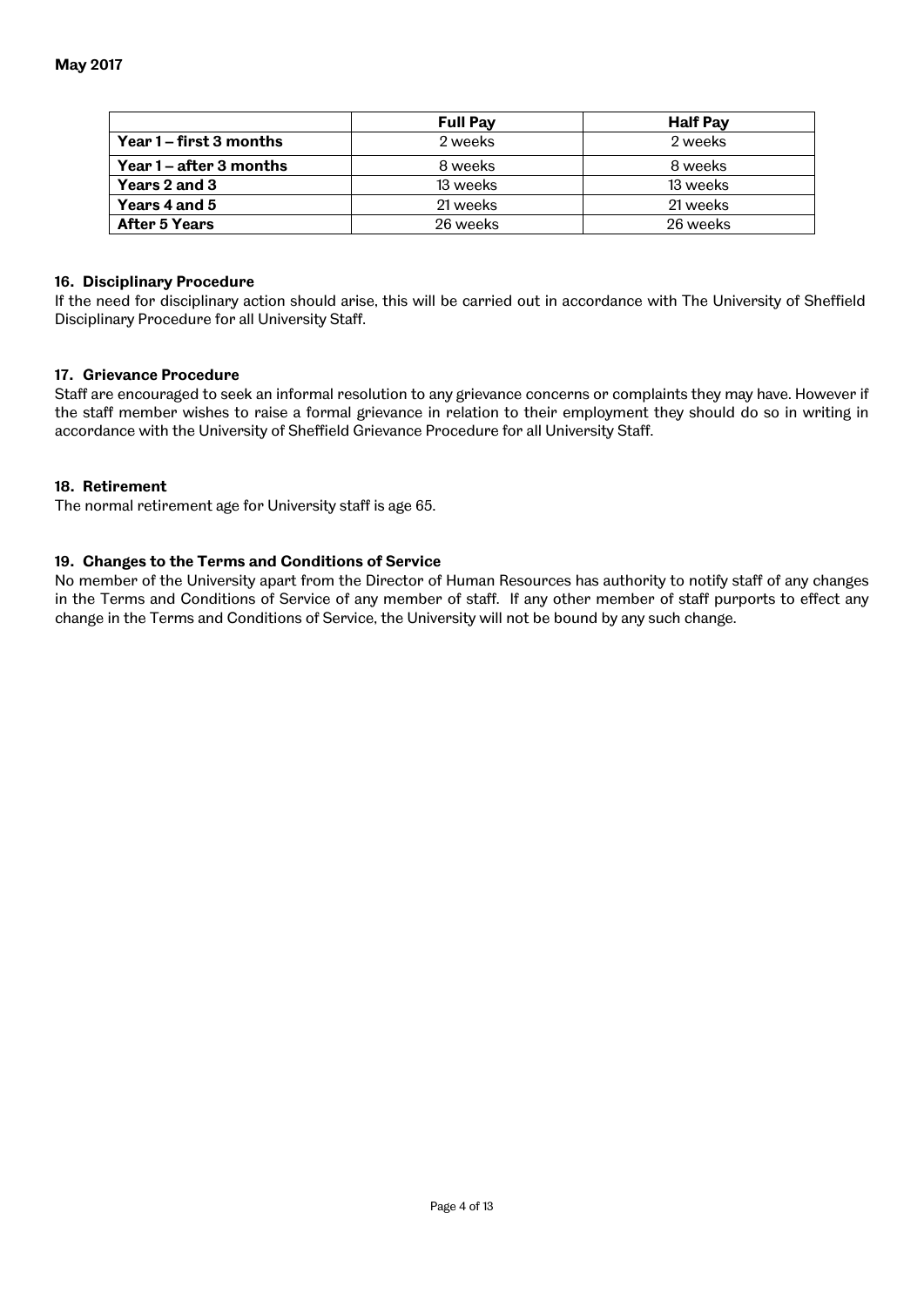# **1. Grade Related Terms and Conditions of Service**

## **Grades 1, 2, 3, 4 and 5**

## **1. Hours of Work**

The standard working week for full-time staff is 35 hours normally worked over 5 agreed days. Any hours worked on days 6 and 7 are paid at premium rates.

## **2. Overtime and Premium Rates**

All hours worked up to and including 40 hours are paid at time. Hours worked in excess of 40 hours are paid at time and a half.

All paid overtime must be agreed in advance and may be taken as time-worked off in lieu.

The following premium rates apply:

- Work undertaken between 10.00pm and 6.00am is paid at 1.3 × hours unless a shift allowance is being paid.
- All hours worked on the  $6<sup>th</sup>$  worked day of the week are paid at 1.5  $\times$  hours.
- All hours worked on the  $7<sup>th</sup>$  worked day of the week are paid at 2.0  $\times$  hours.
- All hours worked on University closure days are paid at  $2.0 \times$  hours.
- $\bullet$  All hours worked on Bank Holidays are paid at 2.0  $\times$  hours (plus time-worked off in lieu).

## **3. Payment of Salary**

Salary is payable monthly in arrears. Payment of salary for part-time staff is pro rata.

Payment is made for contracted hours of work only and excludes lunch breaks except where staff are required to be available during meal times. Such an arrangement is to be regarded as exceptional.

#### **4. Annual Leave**

The annual leave year runs between 1 October and 30 September and staff should ensure that all accrued annual leave has been taken before the end of the annual leave year. Annual leave is not transferable from one leave year to another.

The annual leave entitlement for full time staff is 27 days, plus 3 closure days and 8 Bank Holidays. The dates of the closure days are agreed by the University Council and announced at the start of each leave year. Part time staff receive a pro rata entitlement to annual leave, closure days and Bank Holidays in accordance with the University Guidelines on Annual Leave Entitlements for Part-time Staff.

On termination of your employment, you are entitled to take paid annual leave or payment in lieu of outstanding annual leave entitlement.

## **5. Pension Scheme Membership**

#### **The University of Sheffield Pension Scheme**

If you meet the Government's automatic enrolment criteria, you will automatically be entered into the University of Sheffield Pension Scheme (USPS). The scheme operates on a salary sacrifice basis from the fourth month of membership unless you elect to opt out. If you do not automatically become a member of the scheme, you may elect to join the scheme at any time. Further details are available on the University's pension web pages.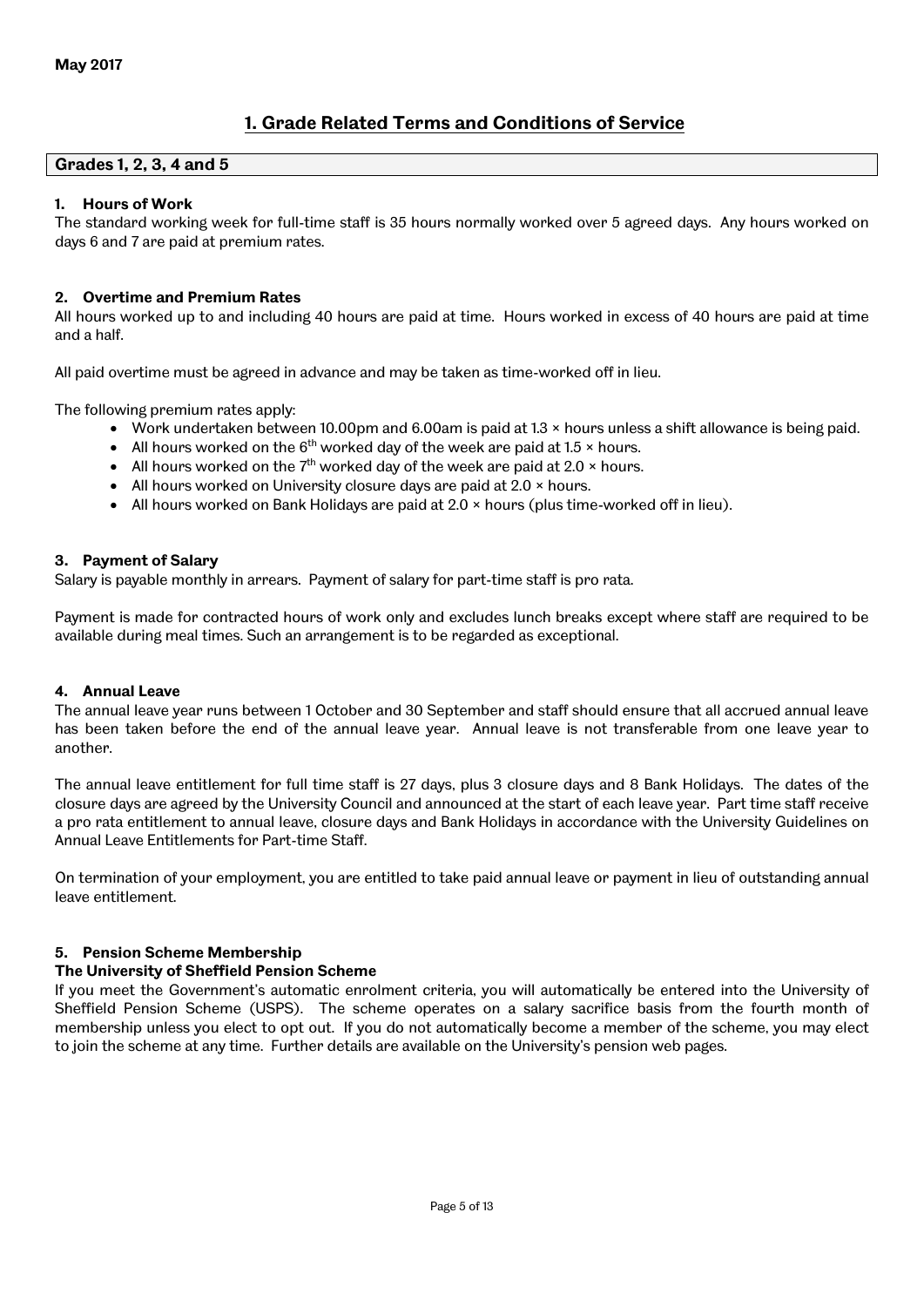## **6. Notice Periods**

If you wish to terminate your employment, you are required to give four weeks notice in writing to the Director of Human Resource via your Manager, clearly stating the date on which your employment will end.

Staff with up to four years continuous service are entitled to receive four weeks notice from the University and for each completed year of service thereafter, a further one week of notice up to a maximum of twelve weeks.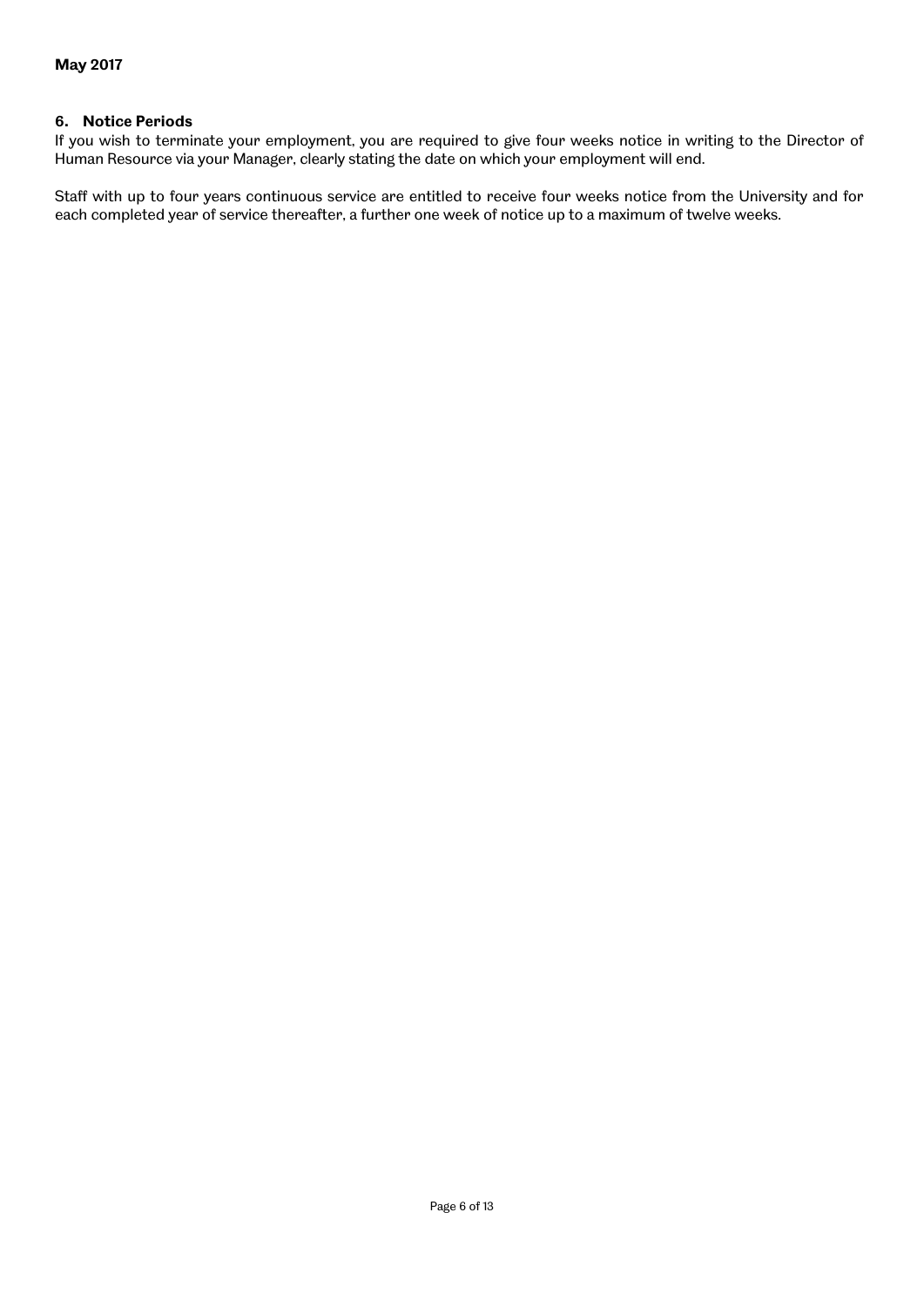## **Grade 6**

## **1. Hours of Work**

The standard working week for full-time staff is 35 hours normally worked over 5 agreed days. Any hours worked on days 6 and 7 are paid at premium rates.

## **2. Overtime and Premium Rates**

All hours worked up to and including 40 hours are paid at time. Hours worked in excess of 40 hours are paid at time and a half.

All paid overtime must be agreed in advance and may be taken as time-worked off in lieu.

The following premium rates apply:

- Work undertaken between 10.00pm and 6.00am is paid at 1.3 × hours unless a shift allowance is being paid.
- All hours worked on the  $6<sup>th</sup>$  worked day of the week are paid at 1.5  $\times$  hours.
- All hours worked on the  $7<sup>th</sup>$  worked day of the week are paid at 2.0  $\times$  hours.
- All hours worked on University closure days are paid at 2.0 x hours.
- $\bullet$  All hours worked on Bank Holidays are paid at 2.0  $\times$  hours (plus time-worked off in lieu).

#### **3. Payment of Salary**

Salary is payable monthly in arrears. Payment for part-time staff is pro rata.

Payment is made for contracted hours of work only and excludes lunch breaks except where staff are required to be available during meal times. Such an arrangement is to be regarded as exceptional.

#### **4. Annual Leave**

The annual leave year runs between 1 October and 30 September and staff should ensure that all accrued annual leave has been taken before the end of the annual leave year. Annual leave is not transferable from one leave year to another.

The annual leave entitlement for full time staff is 27 days, plus 3 closure days and 8 Bank Holidays. The dates of the closure days are agreed by the University Council and announced at the start of each leave year. Part time staff receive a pro rata entitlement to annual leave, closure days and Bank Holidays in accordance with the University Guidelines on Annual Leave Entitlements for Part-time Staff.

On termination of your employment, you are entitled to take paid annual leave or payment in lieu of outstanding annual leave entitlement.

#### **5. Pension Scheme Membership**

Subject to the rules of the Universities Superannuation Scheme (USS), and if you meet the government's automatic enrolment criteria, you will automatically become or continue as a member of the scheme. The scheme operates on a salary sacrifice basis from the fourth month of membership unless you elect to opt out. Further details are available on the University's pension web pages.

## **6. Notice Periods**

If you wish to terminate your employment, you are required to give four weeks notice in writing to the Director of Human Resource via your Manager, clearly stating the date on which your employment will end.

Staff with up to four years continuous service are entitled to receive four weeks notice from the University and for each completed year of service thereafter, a further one week of notice up to a maximum of twelve weeks.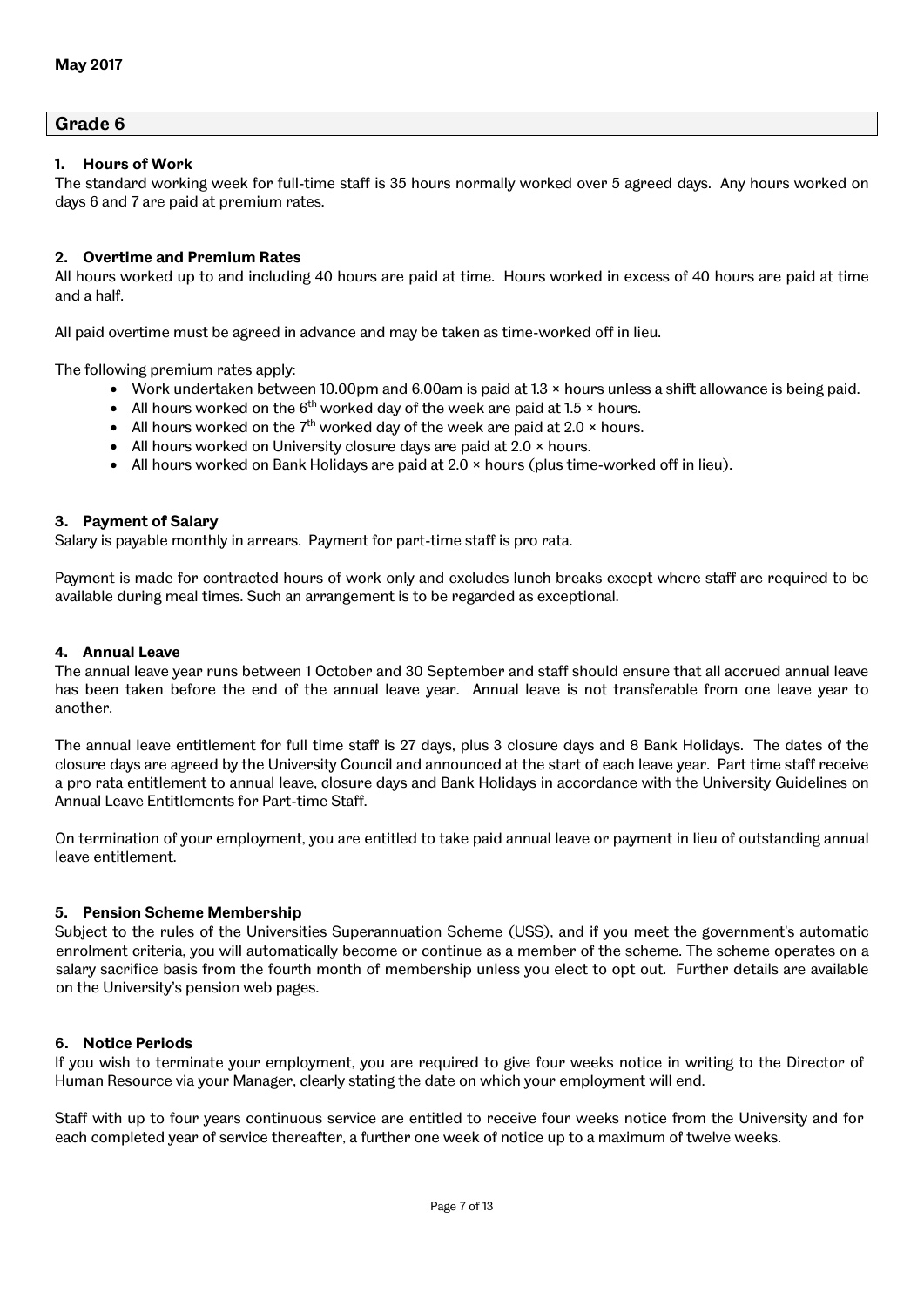## **Grade 7, 8 and 9**

## **1. Hours of Work**

A nominal working week of 35 hours applies for full-time staff.

## **2. Overtime and Premium Rates**

Overtime and premium rates of pay are not available to staff on Grades 7 to 9.

## **3. Payment of Salary**

Salary is payable monthly in arrears. Payment for part-time staff is pro rata.

## **4. Annual Leave**

The annual leave year runs between 1 October and 30 September and staff should ensure that all accrued annual leave has been taken before the end of the annual leave year. Annual leave is not transferable from one leave year to another.

The annual leave entitlement for full time staff is 30 days, plus 3 closure days and 8 Bank Holidays. The dates of the closure days are agreed by the University Council and announced at the start of each leave year. Part time staff receive a pro rata entitlement to annual leave, closure days and Bank Holidays in accordance with the University Guidelines on Annual Leave Entitlements for Part-time Staff.

On termination of your employment, you are entitled to take paid annual leave or payment in lieu of outstanding annual leave entitlement.

## **5. Pension Scheme Membership**

Subject to the rules of the Universities Superannuation Scheme (USS), and if you meet the government's automatic enrolment criteria, you will automatically become or continue as a member of the scheme. The scheme operates on a salary sacrifice basis from the fourth month of membership unless you elect to opt out. Further details are available on the University's pension web pages.

## **6. Notice Periods**

Appointments are terminable at any time by three months notice from either side, however in the case of teaching staff the resignation will normally be required to take effect from the end of the University Semester (subject to mutual agreement, this requirement may be waived).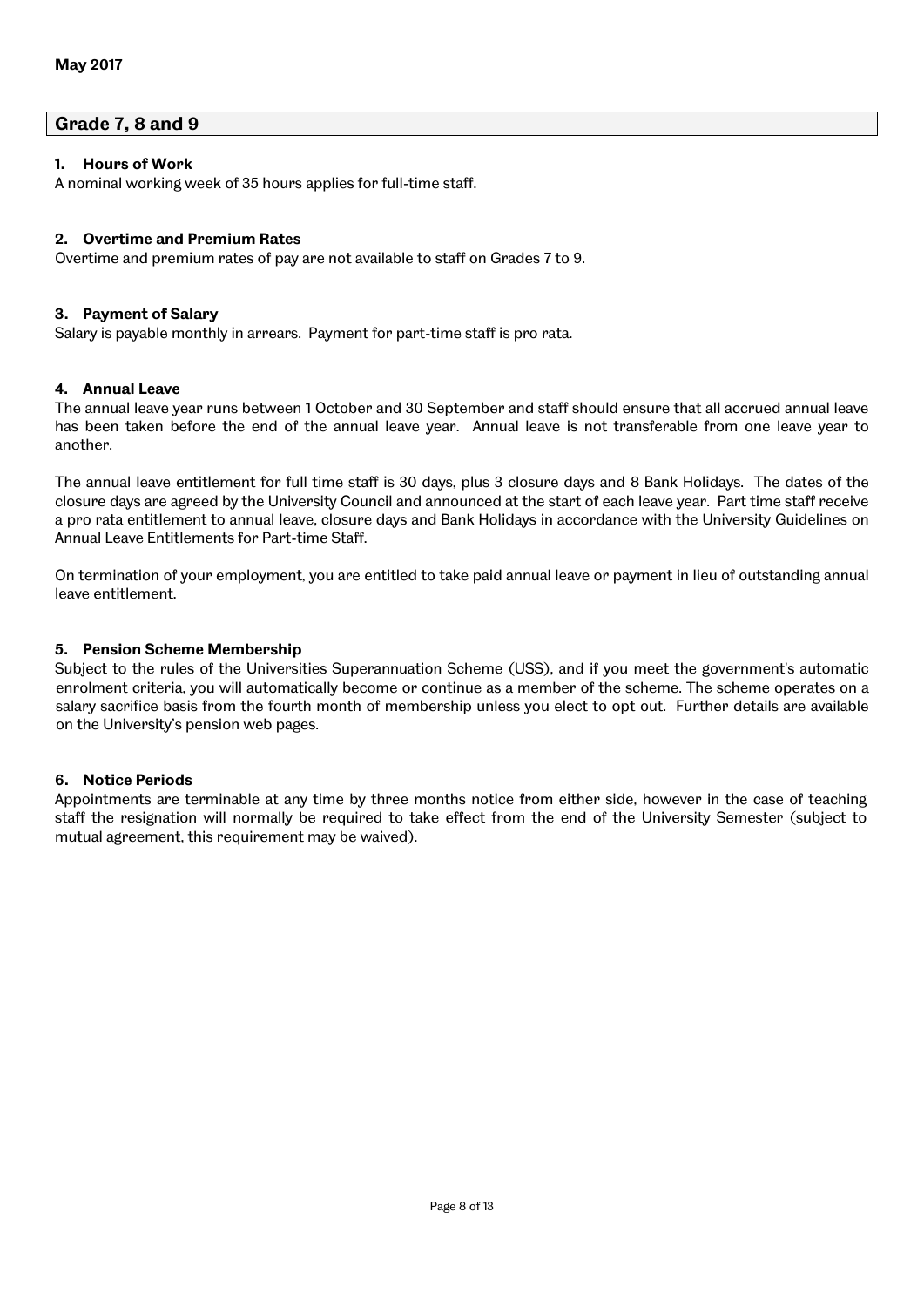## **Grade 8 and 9 (Lecturers, Senior Lecturers and Readers)**

## **1. Hours of Work**

A nominal working week of 35 hours applies for full-time staff.

## **2. Overtime and Premium Rates**

Overtime and premium rates of pay are not available to staff on Grades 7 to 9.

#### **3. Payment of Salary**

Salary is payable monthly in arrears. Payment for part-time staff is pro rata.

#### **4. Annual Leave**

The annual leave year runs between 1 October and 30 September and staff should ensure that all accrued annual leave has been taken before the end of the annual leave year. Annual leave is not transferable from one leave year to another.

The annual leave entitlement for full time staff is 30 days, plus 3 closure days and 8 Bank Holidays. The dates of the closure days are agreed by the University Council and announced at the start of each leave year. Part time staff receive a pro rata entitlement to annual leave, closure days and Bank Holidays in accordance with the University Guidelines on Annual Leave Entitlements for Part-time Staff.

On termination of your employment, you are entitled to take paid annual leave or payment in lieu of outstanding annual leave entitlement.

#### **5. Pension Scheme Membership**

 Subject to the rules of the Universities Superannuation Scheme (USS), and if you meet the government's automatic enrolment criteria, you will automatically become or continue as a member of the scheme. The scheme operates on a salary sacrifice basis from the fourth month of membership unless you elect to opt out. Further details are available on the University's pension web pages.

#### **6. Study Leave**

In accordance with the University's qualifying arrangements, you may be eligible for Study Leave for the purpose of furthering research or other study related to your duties in the University.

#### **7. Consultancy**

It is the University's policy to encourage members of the academic staff to undertake a reasonable amount of consultancy work.

You are entitled to request approval for up to 35 days of paid outside consultancy work in any academic year. Approval to undertake such consultancy shall not normally be withheld by Heads of Departments providing the work involved is in the general interests of the University.

Requests to undertake more than 35 days of consultancy work should be submitted to the Head of Department and final approval will be given by the President and Vice-Chancellor. If approval for more than 35 days is given, the fees received in excess of 35 days shall be the subject of individual negotiation: the share of the consultancy income accruing to the University and Department shall not normally be less than 50% of the fee for the days beyond 35.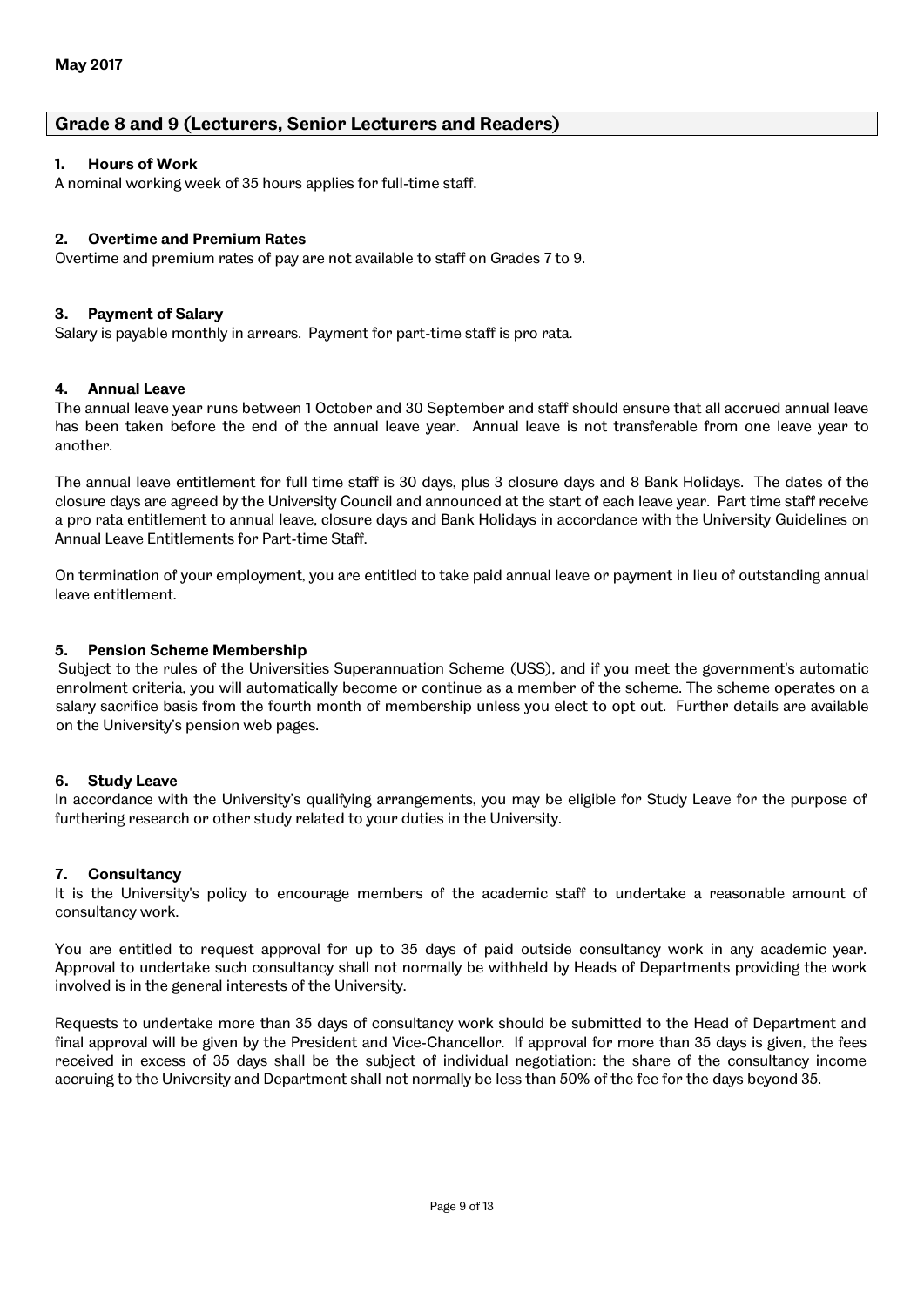## **8. Academic Probation.**

Appointments are probationary and include three academic years with the possibility of extension to four sessions in exceptional circumstances. Previous relevant experience may be recognised as part of the period of probationary service. The length of probation will be stated in your letter of appointment.

Probationary appointments are reviewed at the end of each full academic year during probation. Appointments are confirmed following satisfactory completion of prescribed periods of probationary service.

Ability in research and teaching is a condition for retention of probationary appointments and for confirmation of lectureships.

#### **9. Notice Periods**

Appointments are terminable at any time by three months notice from either side, the notice taking effect at the end of a University Semester. However subject to mutual agreement the requirements for the notice to take effect at the end of a Semester may be waived.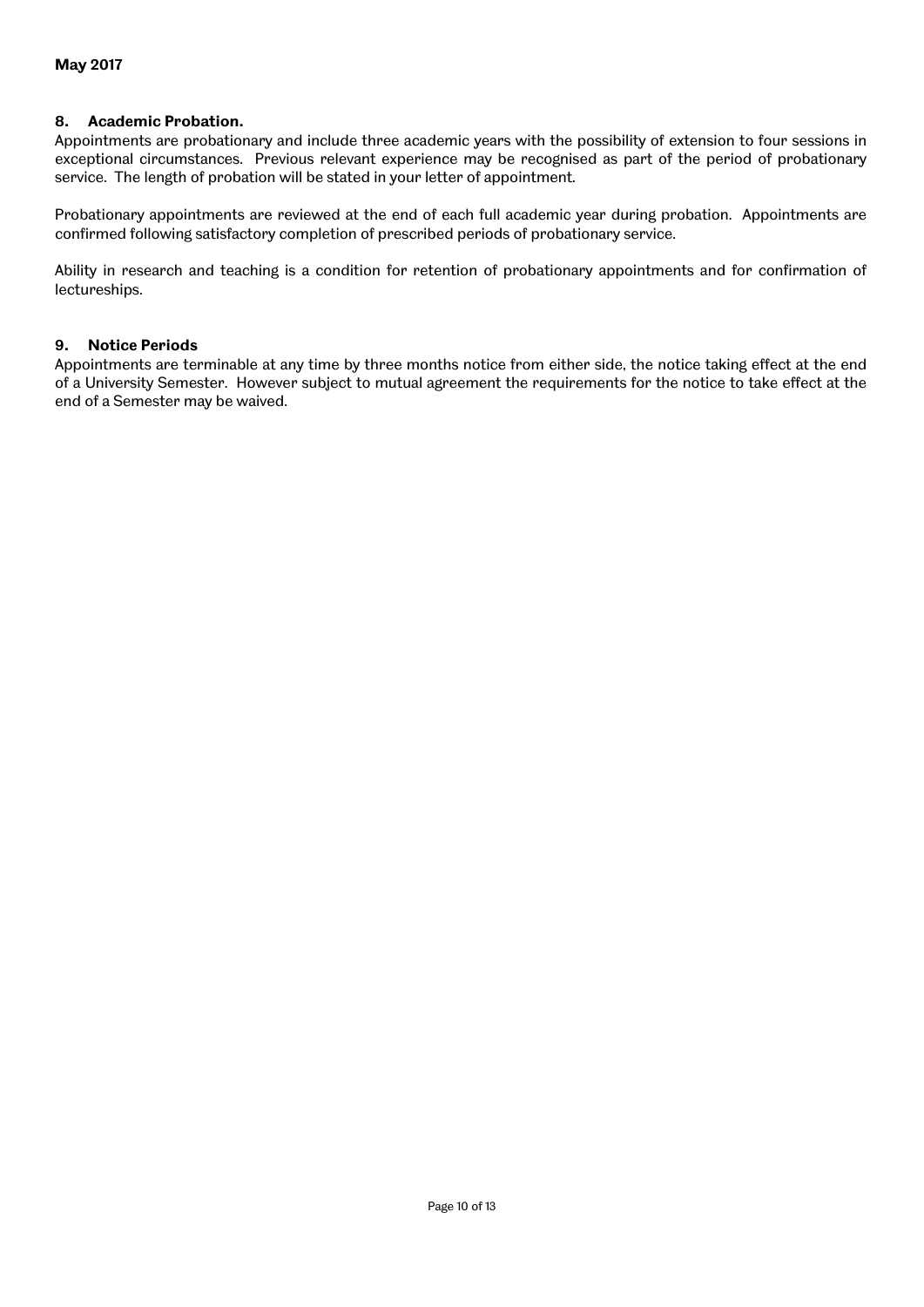```
Clinical Staff
```
## **1. Hours of work**

A nominal working week of 35 hours applies for full time staff.

## **2. Overtime and Premium Rates**

Overtime and premium rates are not available.

#### **3. Payment of salary**

Salary is payable monthly in arrears. Payment of salary for part-time staff is pro-rata.

The salary scales adopted by the University Council for Clinical Academic Staff are attached. Initial salary will be fixed at a point within the salary scale depending upon qualifications and experience.

## **4. Incremental Pay Progression**

Incremental pay progression is payable as follows:

Staff commencing employment between 1 October and 31 March inclusive may expect to receive incremental pay progression on the following 1 October with incremental pay progression on each 1 October thereafter.

Staff commencing employment between 1 April and 30 September inclusive may expect to receive incremental pay progression on 1 October in the following calendar year with incremental pay progression on each 1 October thereafter. In this case your initial salary will have taken into account the span of time prior to payment of the first incremental pay progression.

## **5. Annual Leave**

The annual leave year runs between 1 October and 30 September and staff should ensure that all accrued annual leave has been taken before the end of the annual leave year. Annual leave is not transferable from one leave year to another.

The annual leave entitlement for full time staff is 30 days, plus 3 closure days and 8 Bank Holidays. The dates of the closure days are agreed by the University Council and announced at the start of each leave year. Part time staff receive a pro rata entitlement to annual leave, closure days and bank holidays in accordance with the University Guidelines on Annual Leave Entitlements for Part-time Staff.

On termination of your employment, you are entitled to take paid annual leave or payment in lieu of outstanding annual leave entitlement.

#### **6. Pension Scheme Membership**

Subject to the rules of the Universities Superannuation Scheme (USS), and if you meet the government's automatic enrolment criteria, you will automatically become or continue as a member of the scheme, or continue as a member of the National Health Service Pension Scheme. The scheme operates on a salary sacrifice basis from the fourth month of membership unless you elect to opt out. Further details are available on the University's pension web pages.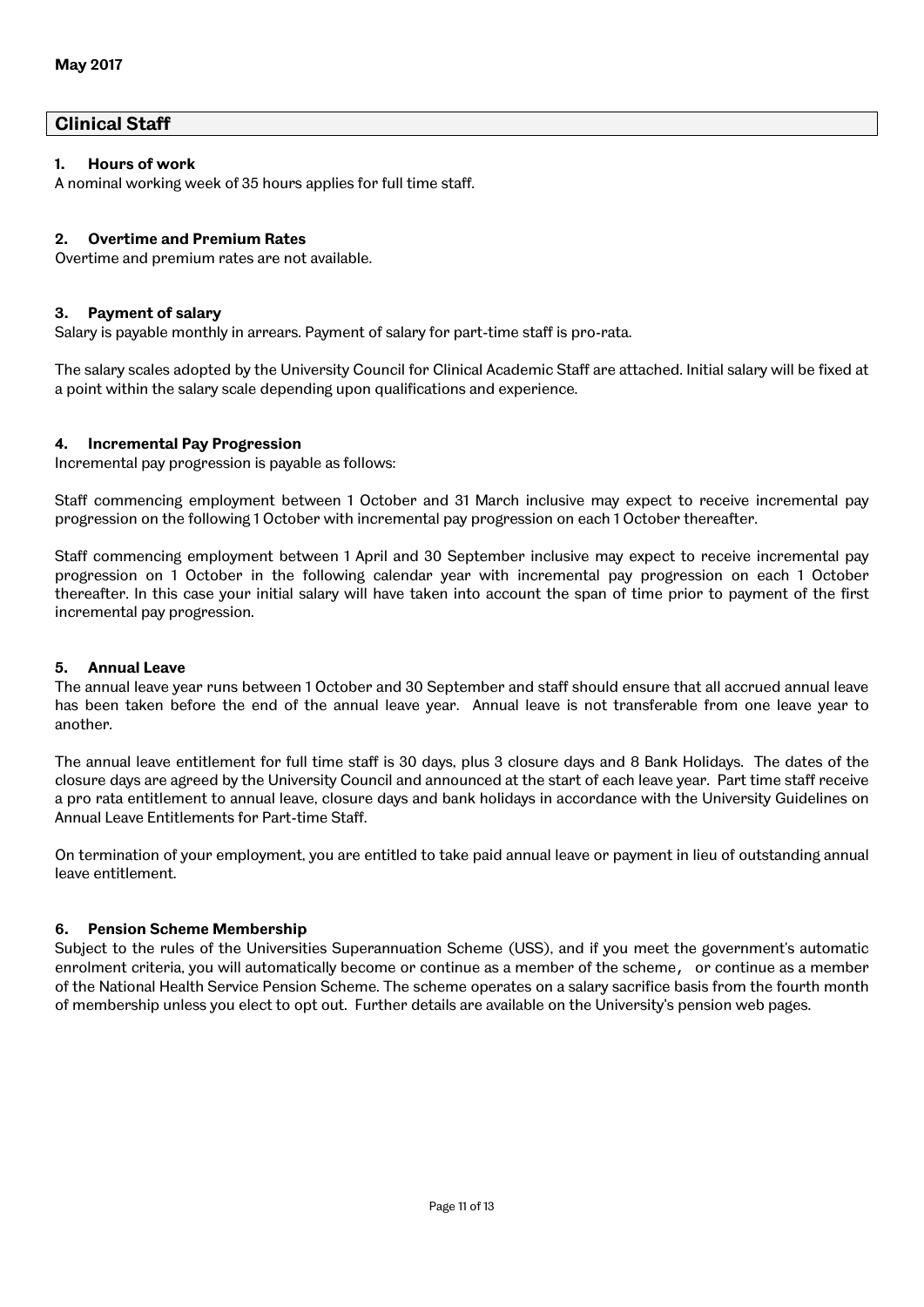## **7. Disciplinary Procedure**

Wherever possible, any issues relating to conduct or competence should be identified and resolved without recourse to formal procedures. Should disciplinary action be taken, this will be under the University of Sheffield's Disciplinary Procedure for all staff if it relates to University/academic matters, and under the appropriate Trust procedures if it relates to clinical/Trust matters.

Should a situation arise in which it is not immediately clear whether Trust or University procedures should apply, or in which an incident, wherever it originates, impacts on both academic and clinical duties, the University and Trust Directors of Human Resources will agree as to which of the procedures should be invoked.

The employer taking the lead in disciplinary action will inform the other, normally before procedures are initiated, and will keep them informed at all stages thereafter.

Your honorary NHS employer and the University will each take account of disciplinary warnings issued by the other when deciding on disciplinary action in their own spheres. It should be noted that involvement of the honorary employer in the disciplinary process of the University, will not necessarily obviate the need for the honorary employer to initiate a disciplinary process of its own if appropriate. Similarly, if the University is involved in the honorary employer's disciplinary processes it may still need to take separate disciplinary action.

Should your substantive contract of employment be suspended or terminated at any time, this will result in a review by the Trust of your honorary contract.

As your honorary contract of employment is essential to the proper performance of your duties, suspension or termination of the honorary contract will result in a review by the University of this substantive contract of employment.

## **8. Grievance Procedure**

Staff are encourage to seek an informal resolution to any grievance concerns or complaints they might have. However if the staff member wishes to raise a formal grievance in relation to University/academic matters you should do so in writing in accordance with the University of Sheffield's Grievance Procedure for all University Staff. Should you wish to seek redress of any grievance relating to clinical / Trust business you should follow the appropriate Trust grievance procedure.

#### **9. Data Protection**

Personal information provided to the University and held on staff personal records must be accurate, complete and up to date and you should advise the University of any changes to this information.

This information is processed by the University, in accordance with its registration under the Data Protection Act 1998, and in pursuance of its educational and administrative functions and statutory requirements.

The University may also exchange information involving personal data and sensitive personal data with relevant third parties including the honorary employer, for the purpose of supporting for example the sickness absence management policy, joint procedures such as annual appraisals, and review of job plans, salary progression, and disciplinary and grievance issues.

## **10. Changes to Criminal Record Status**

You are required to inform your line manager, and/or the Department of Human Resources, in confidence, of any changes to your circumstances which affect your criminal record status, in order that the impact upon your suitability to undertake your job may be reviewed.